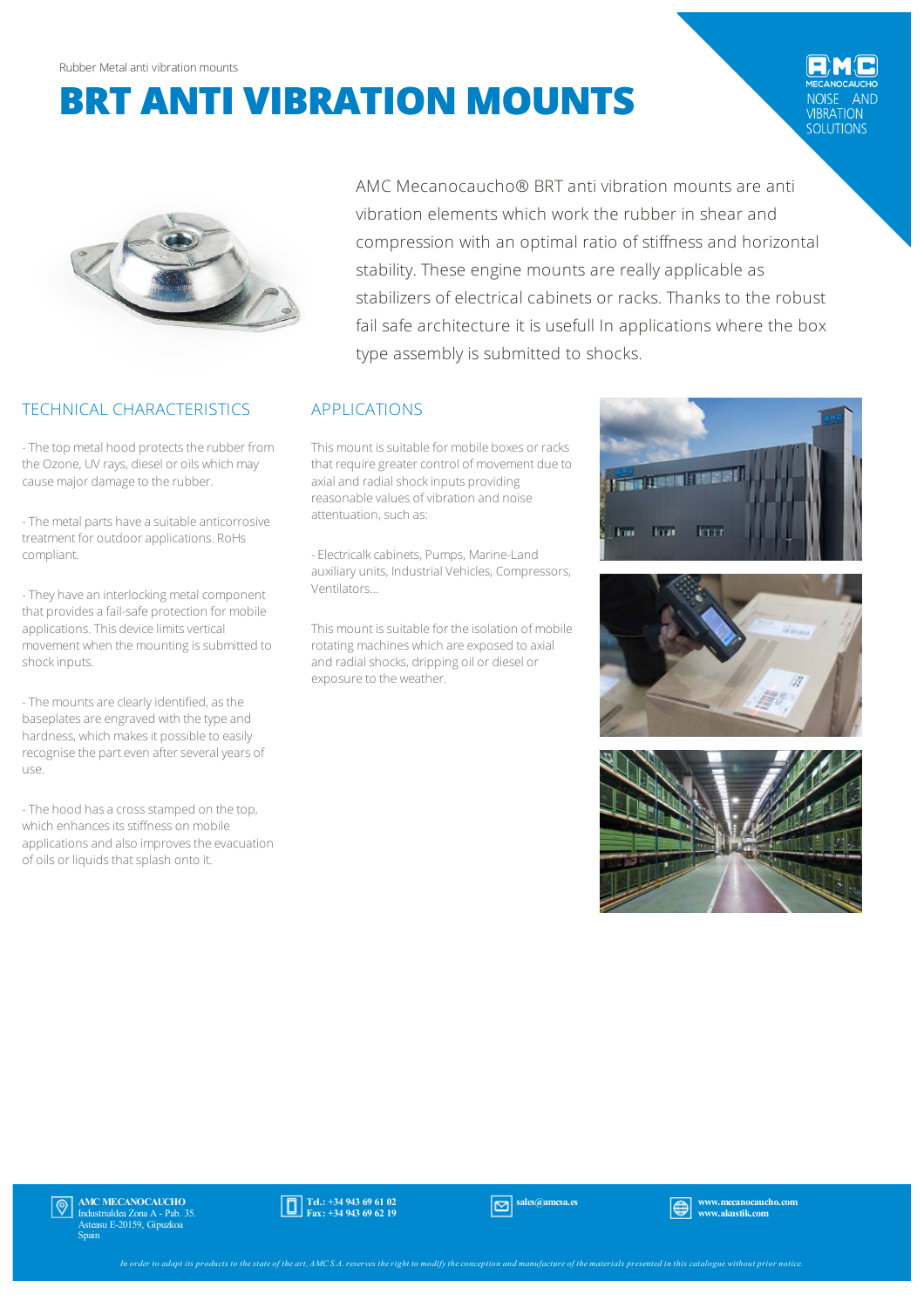

#### DRAWINGS





### DIMENSIONS

| <b>Type</b>   | <b>Shore</b> | Weight<br>l (gr | Static<br>Load max. daN | <b>Maximum Total Load (N)</b> | M       | Code   |
|---------------|--------------|-----------------|-------------------------|-------------------------------|---------|--------|
| <b>BRT 70</b> | 45 Sh        | 245             | 50                      | 1500                          | $M-6$   | 135805 |
|               |              |                 |                         |                               | $M - 8$ | 135806 |
|               |              |                 |                         |                               | $M-10$  | 135807 |

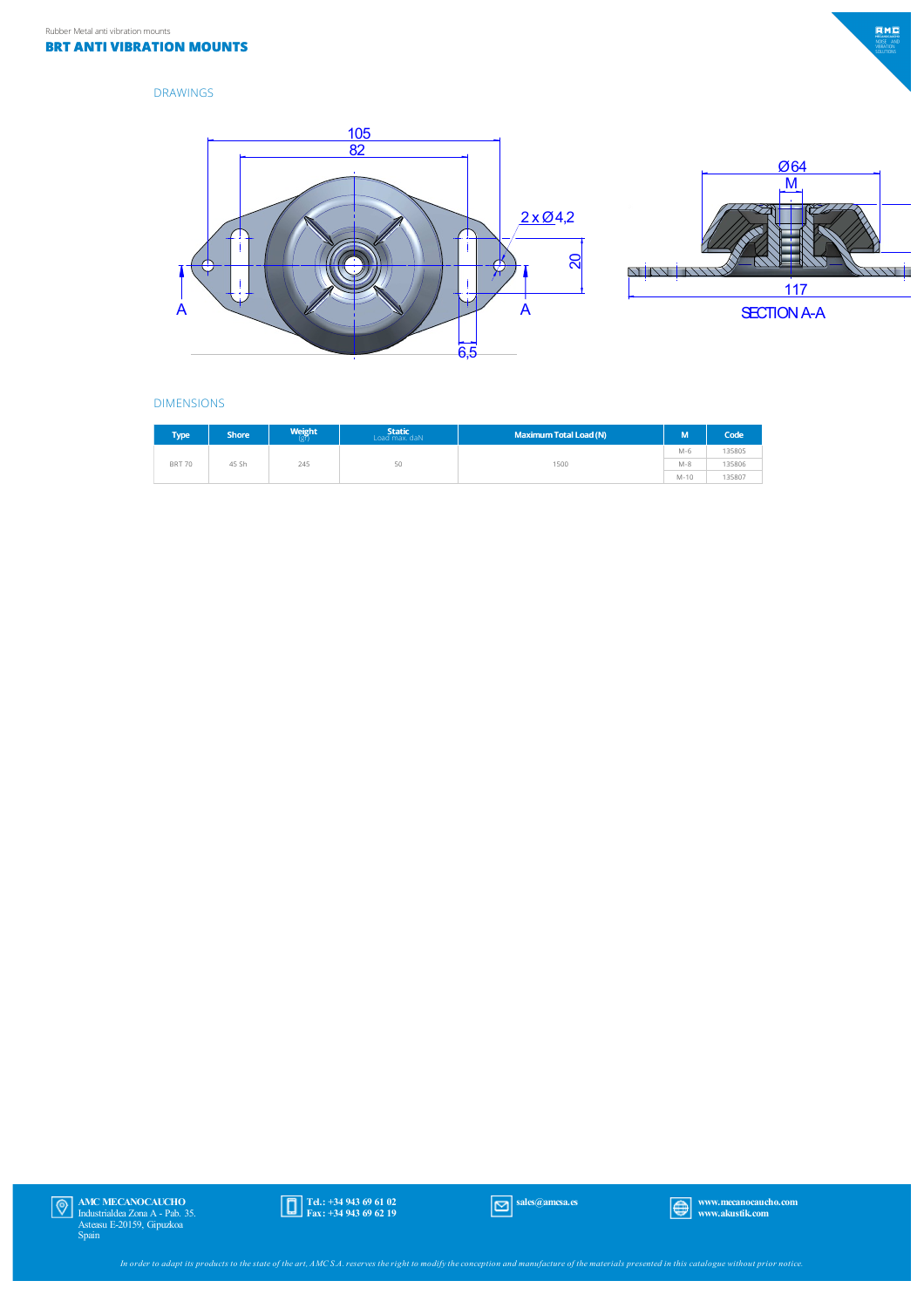## **BRT ANTI VIBRATION MOUNTS**





Tel.: +34 943 69 61 02 Fax: +34 943 69 62 19